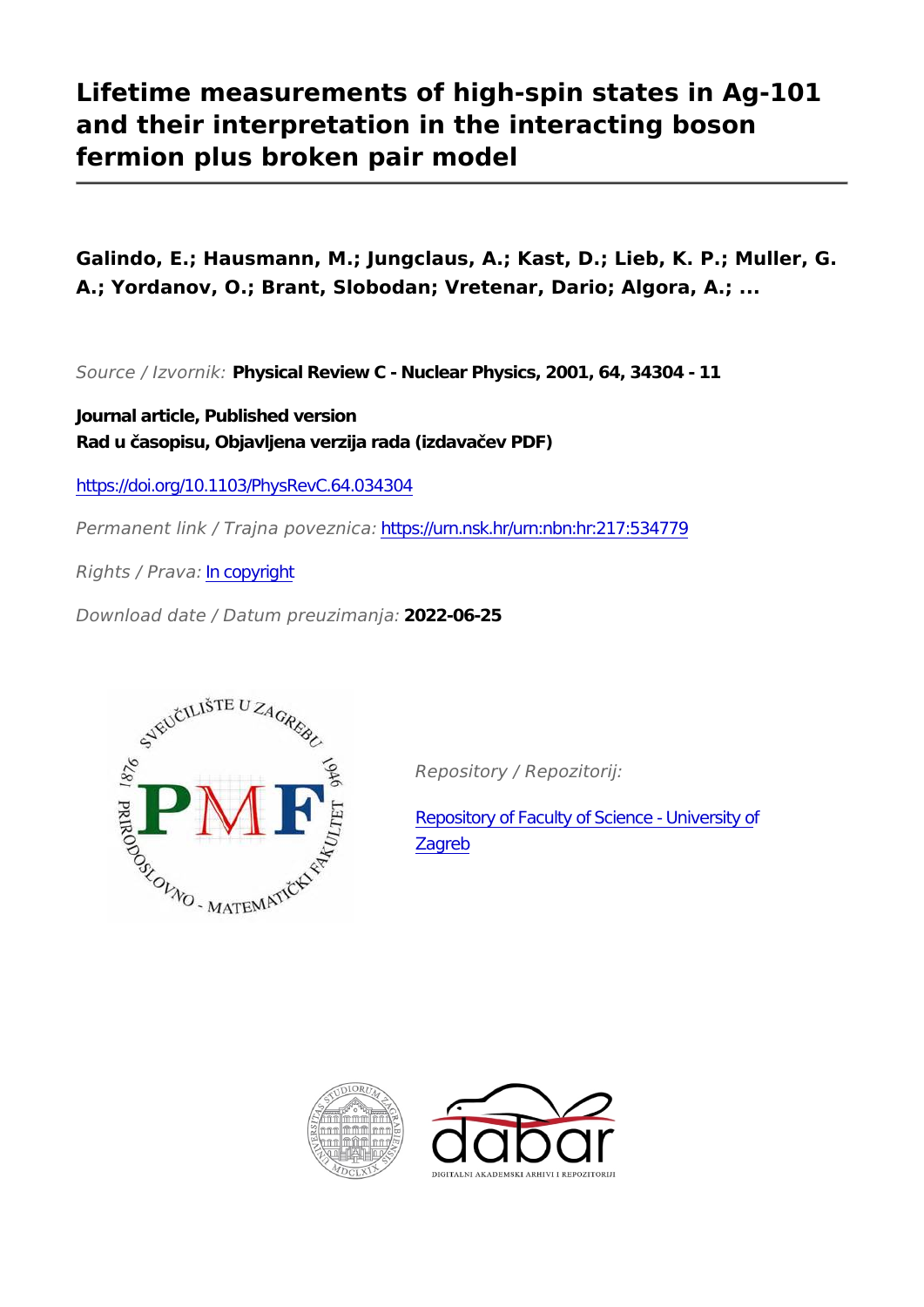## **Lifetime measurements of high-spin states in 101Ag and their interpretation in the interacting boson fermion plus broken pair model**

E. Galindo, M. Hausmann, A. Jungclaus,\* D. Kast, K. P. Lieb, G. A. Müller, and O. Yordanov<sup>†</sup> II. Physikalisches Institut, Universität Göttingen, Bunsenstrasse 7-9, D-37073 Göttingen, Germany

S. Brant and D. Vretenar

*Department of Physics, Faculty of Sciences, University of Zagreb, 10000 Zagreb, Croatia*

A. Algora, F. Brandolini, G. de Angelis, M. De Poli, C. Fahlander,‡ A. Gadea, T. Martinez, and D. R. Napoli *Istituto Nazionale di Fisica Nucleare, Laboratori Nazionali di Legnaro, I-35020 Legnaro, Italy*

> A. Dewald, R. Peusquens, and H. Tiesler *Institut fu¨r Kernphysik, Universita¨t zu Ko¨ln, D-50937 Ko¨ln, Germany*

M. Górska and H. Grawe *Gesellschaft fu¨r Schwerionenphysik, D-64291 Darmstadt, Germany*

P. G. Bizzeti and P. Sona

*Dipartimento di Fisica, Universita` di Firenze, and I.N.F.N., Sezione di Firenze, I-50125 Firenze, Italy*

G. Bonsignori

*Dipartimento di Fisica, Universita` di Bologna, and I.N.F.N., Sezione di Bologna, I-40126 Bologna, Italy*  $(Received 4 May 2001; published 2 August 2001)$ 

Lifetimes of some 20 high-spin states in  $^{101}$ Ag in the range between 0.2 and 200 ps have been measured using various Doppler shift techniques. The states have been populated in the reaction  ${}^{58}Ni({}^{50}Cr,\alpha3p)$  at 200–205 MeV beam energy and their decays observed by means of the GASP array. For many states, the problem of their unknown side-feeding times has been circumvented by using the DDCM and NGTB  $\gamma\gamma$ -coincidence methods. A total of some 60 reduced transition strengths or limits of them has been deduced. Moderately enhanced electric quadrupole transitions (up to 30 W.u.) have been derived as well as rather strong stretched magnetic dipole transitions within the negative parity yrast sequence  $(0.2-0.7)$  W.u. An attempt has been made to interpret the level energies and electromagnetic transitions within the interacting boson fermion plus broken pair model.

DOI: 10.1103/PhysRevC.64.034304 PACS number(s): 21.10.Tg, 21.10.Ky, 21.60.Fw, 27.60.+j

## **I. INTRODUCTION**

The structures of high spin states in neutron-deficient nuclei below the Sn isotope chain, close to doubly-magic  $100$ Sn, are dominated by the interplay between proton holes in the *g*9/2 orbit and neutrons distributed over several singleparticle orbits extending in angular momentum from  $j=1/2$ up to  $j=11/2$ . In nuclei close to  $N=50$ , this interplay can either be *competitive*, leading to well-separated families of either neutron particle or proton-hole configurations, or *cooperative* at higher spin values, where both spin-aligned protons and neutrons contribute to the total angular momenta of the states. Examples for this interplay have been established in the light In and Cd isotopes  $\lceil 1-6 \rceil$  for *N*>50 as well as in some  $N = 50$  isotones with  $Z \le 50$  [7–10]. Given this situation, measurements of electromagnetic transition strengths and moments are most appropriate to check such multiparticle configurations, as we have recently demonstrated for a number of nuclides in this mass region, e.g.,  $94Ru$ ,  $95Rh$ ,  $102,104$ Cd, and  $104,105$ In [1–10]. Strongly retarded *E*2 and *M*1 transitions connecting families of different structures as well as  $\Delta I = 1$  cascades of strong magnetic dipole transitions have been established. The competition between proton holes and neutron particles and, in particular, the influence and number of active  $h_{11/2}$  neutrons, relative to neutrons in lower-*j* orbits, turned out to sensitively depend on the so far unknown single-particle energies near <sup>100</sup>Sn. For increasing neutron number, collective vibrational motion and/or intruder states start to compete with shell model excitations.

The detailed lifetime measurements in  $^{101}$ Ag (*Z*=47, *N*  $=$  54) using various Doppler shift attenuation and recoil techniques are based on the level scheme previously established by Crowell and collaborators  $[11]$ . As the result of this work, 18 lifetimes and four lifetime limits have been obtained, providing us with some 60 transition probabilities or limits of them. The level energies and transition strengths thus form a very valuable and broad basis for detailed model

<sup>\*</sup>Present address: Consejo Superior de Investigaciones Cientı´ficas (CSIC) and Universidad Autónoma de Madrid, Madrid, Spain.

<sup>†</sup> Present address: GSI, D-64291 Darmstadt, Germany.

<sup>‡</sup>Also at Division of Cosmic and Subatomic Physics, Lund University, Lund, Sweden.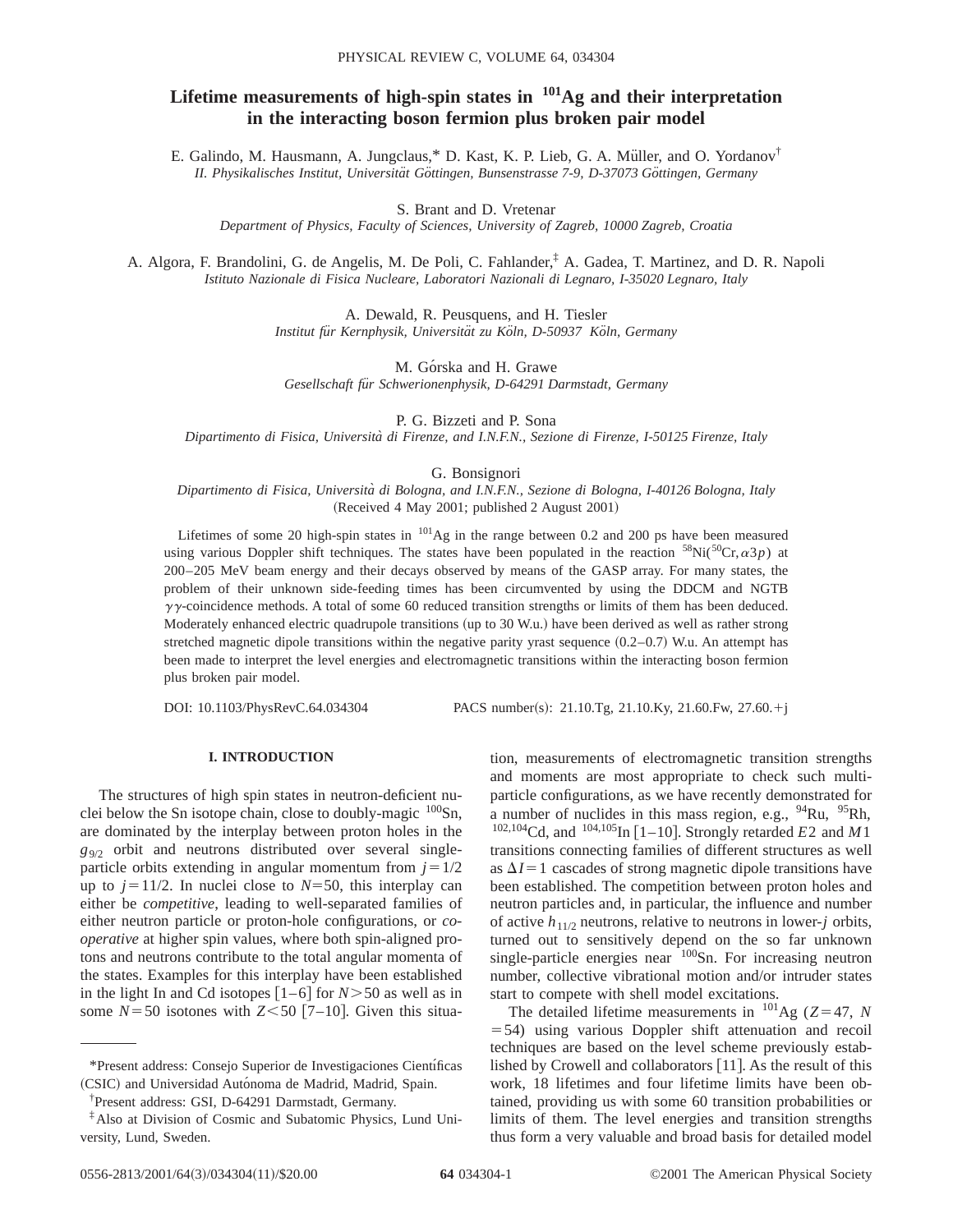

FIG. 1. Level scheme of  $^{101}$ Ag used in the analysis as adopted from  $[11]$ . The lifetimes given are from the present work.

interpretations of this nucleus. In the present work, we have adopted the interacting boson fermion plus broken pair model (IBFBPM), which considers the interplay of collective and multiparticle components in the wave functions.

## **II. EXPERIMENTS**

In the present lifetime study we employed the reaction  $58$ Ni( $50$ Cr, $\alpha3p$ )<sup>101</sup>Ag at 205 MeV beam energy in a recoil distance doppler shift (RDDS) experiment and at 200 MeV in a Doppler Shift Attenuation  $(DSA)$  experiment [12]. The  $\sim$  5 pnA<sup>50</sup>Cr beam was provided by the XTU tandem accelerator of the Istituto Nazionale di Fisica Nucleare in Legnaro. In the RDDS experiment, we used a 1.2 mg/cm<sup>2</sup> thin self-supporting and stretched nickel target foil, enriched to 99.8% in the isotope  $58$ Ni, and a 12.3 mg/cm<sup>2</sup> stretched Au stopper foil, both foils being mounted in the University of Cologne plunger device  $\vert$  13. A total of 12 plunger distances in the range between 16  $\mu$ m and 7 mm were selected. The gamma radiation was detected in the GASP array  $[14]$ , which contains 40 Compton-suppressed Ge detectors grouped into seven rings at the angles  $\theta$ =35°, 59°, 72°, 90°, 108°, 121°, and 145° relative to the beam direction. Through the analysis of unshifted and Doppler-shifted components of intense  $\gamma$ -ray transitions, the  $^{101}$ Ag recoil velocity was deduced as  $v/c = 3.11(5)$ % of the speed of light. Further details of this experiment can be found in  $[5,6]$ . In the DSA experiment, a target consisting of a 1.0 mg/cm<sup>2</sup> thick  $58$ Ni layer (enrichment again 99.8%) on a 15 mg/cm<sup>2</sup> thick gold stopper foil was used. At both beam energies, the  $^{101}$ Ag+ $\alpha$ 3*p* channel corresponds to the fifth strongest evaporation residue, after  $104,102$ Cd and  $105,104$ In [5,6]. As a result of this rather strong population of states in  $^{101}$ Ag,  $\gamma\gamma$ -coincidence gating on various feeding and/or lower transitions was feasible in many cases, giving the possibility to use the so-called differential decay curve method (DDCM) in the coincidence mode  $[15,16]$  and/or the narrow gate on transition below (NGTB) Doppler shift technique  $[17]$ , which avoid side-feeding problems, i.e., unknown side-feeding times (see below). At each recoil distance and for the Au-backed target, the  $\gamma\gamma$  events were sorted into seven two fold  $\gamma\gamma$  matrices with all 40 detectors of the array on one axis and the Ge detectors belonging to a particular ring of GASP on the other.

## **III. RESULTS**

The level scheme of  $^{101}$ Ag, as reported by Crowell and collaborators  $[11]$  and displayed in Fig. 1, was confirmed in the present work and used to establish the  $\gamma$ -ray flux through the high-spin cascades. The low-spin part of the level scheme, established by Kalshofen et al. [18] in the reaction  $^{102}Pd(p,2n)$ , was not accessible to the present experiment. Two prominent level structures can be identified at high spin: the first one, with positive parity, is made up by cascades going from the  $9/2^+$  ground state up to  $(31/2^+)$ , connected by regular, stretched  $\Delta I=1$  transitions  $\Delta I=2$  crossover. In this structure, the stretched *E*2 transitions are generally more intense than the  $\Delta I=1$  transitions. The high-spin sequence of presumed negative parity starts at  $21/2^{(-)}$  and extends up to (41/2<sup>-</sup>). In this cascade, the  $\Delta I=1$  transitions clearly predominate in intensity over the *E*2 crossover transitions. For this second part of the level scheme, the negative parity was inferred by Crowell *et al.* [11], based on the similarity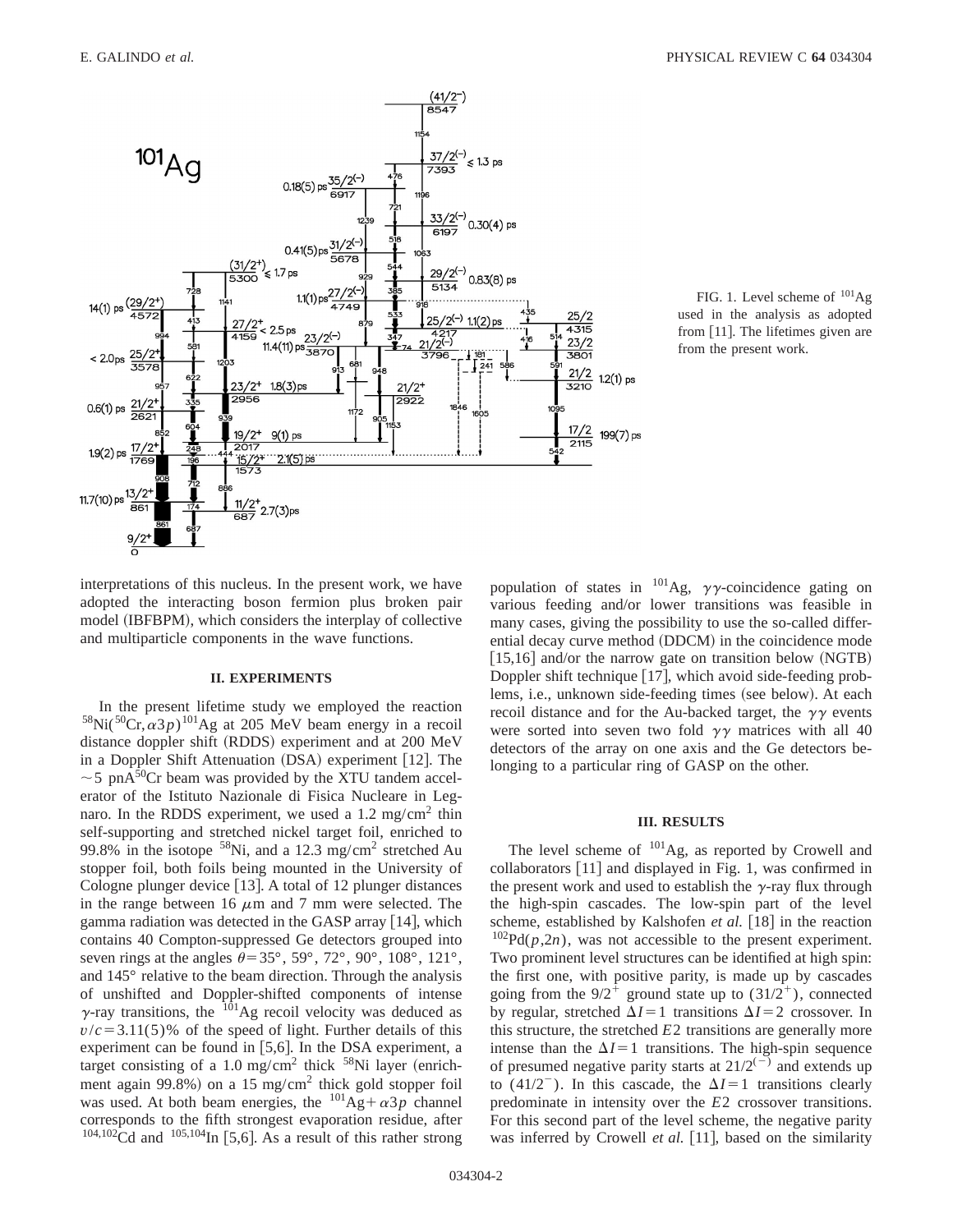## with the negative band in  $^{103}$ Ag [19].

Using the various Doppler shift techniques discussed below, a total of 18 lifetimes and four lifetime limits in the nucleus 101Ag were measured in the time range of 0.2–200 ps, for states up to spin  $37/2^{(-)}$ . Prior to this work no lifetimes of excited states had been published. All the lifetime values are summarized in Table I. The reduced electromagnetic strengths obtained from the published branching ratios [11] are summarized in Table II.

## **A. The DDCM Analysis**

The differential decay curve method  $[15,16]$  permits a direct analysis of lifetimes measured in a recoil distance Doppler shift experiment. In particular, DDCM is independent of side-feeding times, which in level structures dominated by shell model effects cannot be estimated or extrapolated in a reliable way. With this method a total of ten lifetimes were measured in  $^{101}$ Ag. Due to the complexity of the level scheme, we shall now comment details of this part of the analysis.

The  $9/2^+$  ground state of <sup>101</sup>Ag is populated via a  $\Delta I$  $=$  1 transition of 687 keV from the first excited  $11/2$ <sup>+</sup> state. Gating on its 174 keV feeder transition permits a DDCM analysis for this state. Figure  $2(a)$  illustrates the intensities of



FIG. 2. Differential decay curve (DDCM) analyses of states at positive parity. In each section, the stopped peak intensities,  $I_S(d)$ , and the derivative of the flight peak intensity,  $dI_F(d)/dt$ , are plotted as a function of the recoil distance  $d = vt$ , with a gate set on the flight peak of the populating transition  $\gamma$ <sub>in</sub>. The hatched areas indicate the adopted lifetime values  $\tau = I_s/(dI_F/dt)$ . (a) State: 687 keV; decay: 687 keV; gate: 174 keV. (b) State: 861 keV; decay: 174 keV; gate: 908 keV. (c) State: 1573 keV; decay: 712 keV; gate: 196 keV. (d) State: 1769 keV; decay: 908 keV; gate: 248 keV.

the 687 keV stop peak component,  $I<sub>S</sub>(687)$ , and the time derivative of its flight peak component,  $dI<sub>F</sub>(687)/dt$ , gated with the flight peak component of the 174 keV feeder transition. The lifetime  $\tau(687) = 2.7(3)$  ps is then obtained as the ratio between them,  $\tau = I_S/(dI_F/dt)$ . The  $13/2^+ \rightarrow 9/2^+$ quadrupole transition of 861 keV is the most intense one in  $^{101}$ Ag, but also one of the most intense transitions in  $^{102}$ Cd populated in the concurrent  $\alpha 2p$  evaporation channel [3]. This fact makes the DDCM analysis difficult and therefore, in spite of lower counting statistics, the lifetime of the  $13/2^+$ state was deduced by looking at the 174 keV transition and gating on the 908 keV feeder line. With this procedure a lifetime of  $\tau=11.7(10)$  ps for the  $13/2^+$  state was obtained [see Fig. 2(b)]. The next state at positive parity is the 1573 keV  $15/2^+$  level, which is fed by the 196 keV  $M1$  and 444 keV  $E2$  transitions and another  $\Delta I = 1$  transition of 542 keV, originating from the 17/2 level at 2115 keV. A lifetime of  $\tau=2.1(5)$  ps is the mean value obtained at the three distances  $d=30-120$  mm [see Fig. 2(c)]. A possible contamination from another peak in the stop component generated the rather large relative error of about 25% in this lifetime value. The lifetime of the 1769 keV  $17/2^+$  state,  $\tau$  $=1.9(2)$  ps, was measured via DDCM by gating on the 248 keV feeder transition and looking at the 908 keV transition [see Fig.  $2(d)$ ].

The next state in this cascade,  $2017 \text{ keV } 19/2^+$ , is populated by the 939 keV *E*2 transition and by dipole transitions of 604 and 905 keV. The most intense 939 keV feeder line is not accessible for gating, because its flight component overlaps at most angles with the 929 or 948 keV lines, which are



FIG. 3. Same as in Fig. 2, but for other states. (a) State: 2017 keV; decay: 248 keV; gate: 604 keV. (b) State: 2621 keV; decay: 604 keV; gate: 335 keV. (c) State: 3870 keV; decay: 948 keV; gate: 347 keV. (d) State: 4217 keV; decay: 347 keV; gate: 533 keV.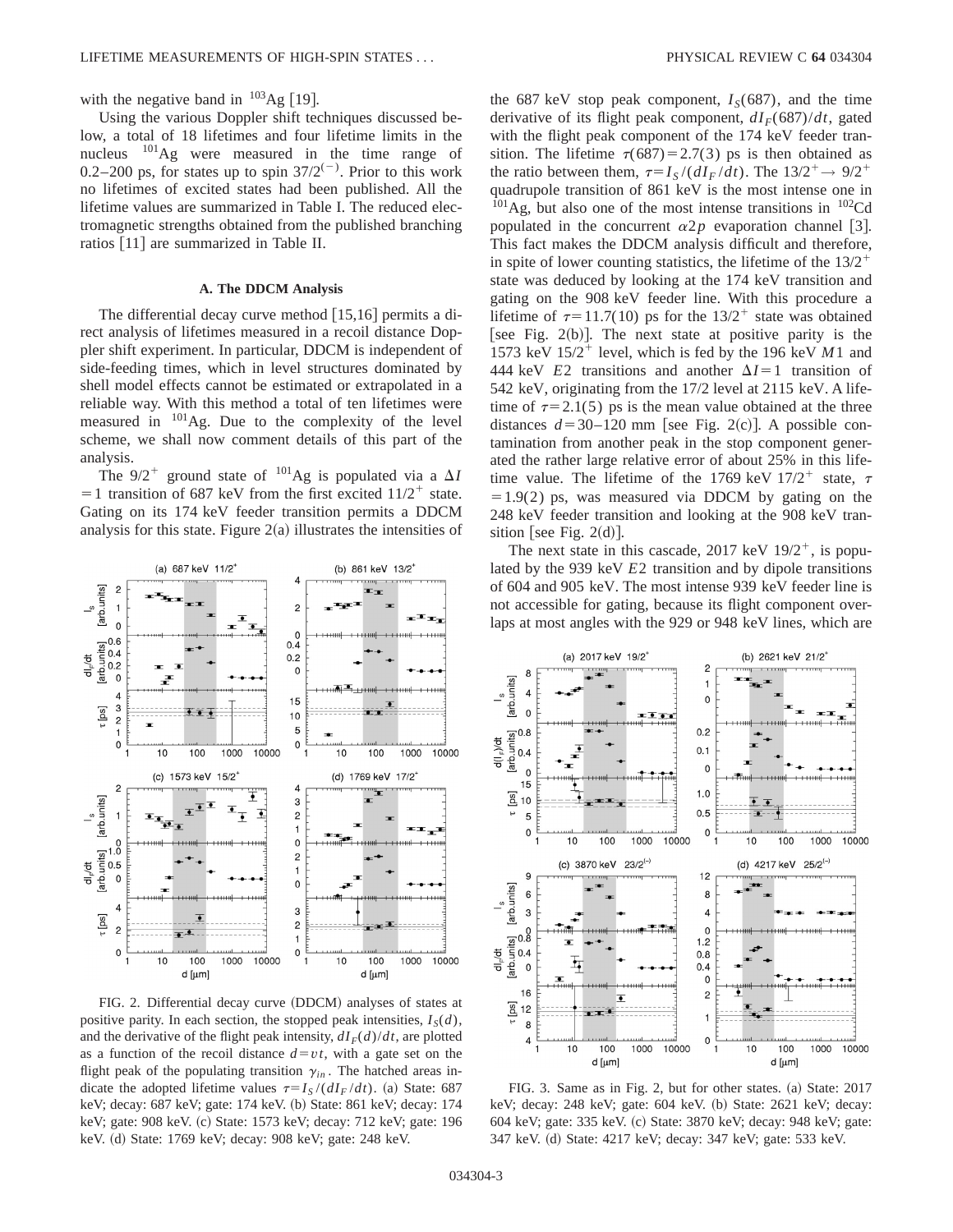

FIG. 4. Decay curves of several transitions which were analyzed using the conventional RDDS method, by gating on subsequent transitions in the cascades. (a) State:  $4572$  keV; decay:  $994$  keV; gate: 248 keV. (b) State: 4159 keV; decay: 1203 keV; gate: 248 keV. State: 3578 keV; decay: 622 keV, gate: 248 keV. (c) State: 4749 keV; decay: 533 keV; gate: 347 keV. (d) State: 2115 keV; decay: 542 keV; gate: 712 keV.

in coincidence with the 248 and 444 keV transitions. For this reason a gate on the flight peak of the 604 keV feeder transition was used and the 248 keV decay transition was considered in the analysis [see Fig. 3(a)]. The 335 and 604 transitions in the  $\Delta I=1$  band were used as gate and decay line, respectively, in the measurement of the 2621 keV  $21/2^+$ state. Its lifetime turned out to be the smallest accessible one in this cascade,  $\tau=0.6$  ps [see Fig. 3(b)]. For this state, good agreement was found among the  $\tau$  values derived at  $\theta$  $=$  35 $^{\circ}$ , 59 $^{\circ}$ , and 121 $^{\circ}$ , while at 145 $^{\circ}$  the flight component of the 604 keV transition overlaps with the 622 keV transition. Finally, the lifetime of the highest state at positive parity, 2956 keV  $23/2^+$ , accessible to DDCM, was measured by gating on the 1203 keV feeder and analyzing the 335 keV transition.

In the supposed negative parity  $\Delta I = 1$  sequence, lifetimes of  $11.4(11)$  and  $1.1(2)$  ps were deduced for the two lowest states at 3870 and 4217 keV of spins  $23/2^{(-)}$  and  $25/2^{(-)}$ , respectively [Figs.  $3(c)$  and  $3(d)$ ]. In order to obtain a better consistency of the results in the  $23/2^{(-)}$  state, the spectra at forward angles 35° and 59° were excluded because of a contamination of the flight peak of the 929 keV transition in the 948 keV line.

#### **B. The Conventional RDDS method**

Due to their low intensities in the spectra gated from above, conventional RDDS analyses, instead of DDCM, were performed for the highest states in the positive parity band as well as for the  $27/2^{(-)}$  state. In this way, three lifetimes and two upper lifetime limits were obtained. Figures  $4(a)$  and  $4(b)$  shows the decay curves  $R(d)$  of the yrast states with  $I=(29/2^+), 27/2^+,$  and  $25/2^+$ . The decay curve of the  $29/2$ <sup>+</sup> state was fitted through the 994 keV transition, with



FIG. 5. NGTB analyses of higher lying states (for details see text). (a) State: 6917 keV;  $\gamma_{in}$ : 476 keV; gates: 721, 347 keV. (b) State: 6198 keV; γ<sub>in</sub>: 721 keV; gates: 518, 347 keV. (c) State: 5678 keV; γ<sub>*in*</sub>: 518 keV; gates: 544, 347 keV. (d) State: 5134 keV; γ<sub>*in*</sub>: 544 keV; gates: 385, 347 keV.

feeding via the 728 keV transition from the  $(31/2^+)$  state and a (continuum) side-feeding component with the adjustable side feeding time  $\tau_{SF}$  taken into account. [The effective lifetime  $\tau_{eff}$ =1.37(33) ps of the (31/2<sup>+</sup>) state was measured with the DSA method as will be explained in the next section.

Among all positive parity levels, the 4572 keV  $(29/2^+)$ state appears to have the longest lifetime,  $\tau=14(1)$  ps, which also dominates the decay pattern in the subsequent cascade. The decay curves of the 4159 keV  $27/2^+$  and 3578 keV  $25/2^+$  levels were fitted by using two discrete feeder transitions and a side-feeding component as free parameters. The relatively long side-feeding time and the low counting statistics of these highly excited states introduce errors comparable to the  $\tau$  values. For that reason, we only adopted upper lifetime limits for the  $27/2$ <sup>+</sup> state ( $\tau$  $\langle 2.5 \text{ ps} \rangle$  and for the  $25/2^+$  state ( $\tau \langle 2.0 \text{ ps} \rangle$ .

Similar decay and feeding scenarios were used when performing RDDS analyses for the decay functions of the 4749 keV  $27/2^{(-)}$  and 2115 keV 17/2 states [see Figs. 4(c) and  $4(d)$ ]. The former state was fitted with an effective lifetime of  $1.8(1)$  ps, considering the discrete 385 keV feeder plus side population. The latter state, which decays via a dipole transition of 542 keV, clearly represents the longest lifetime measured in this nucleus,  $\tau=199(7)$  ps.

#### **C. The DSA and NGTB analyses**

As shown in Fig. 1, the yrast bands of stretched transitions are known up to spins  $(31/2^+)$  and  $(41/2^-)$ , respectively. The recoil distance analysis permitted measurements of lifetimes only up to the states of spins  $(29/2^+)$  and  $27/2^{(-)}$ , while the lifetimes of the higher excited states were obtained by using the Doppler shift attenuation (DSA) tech-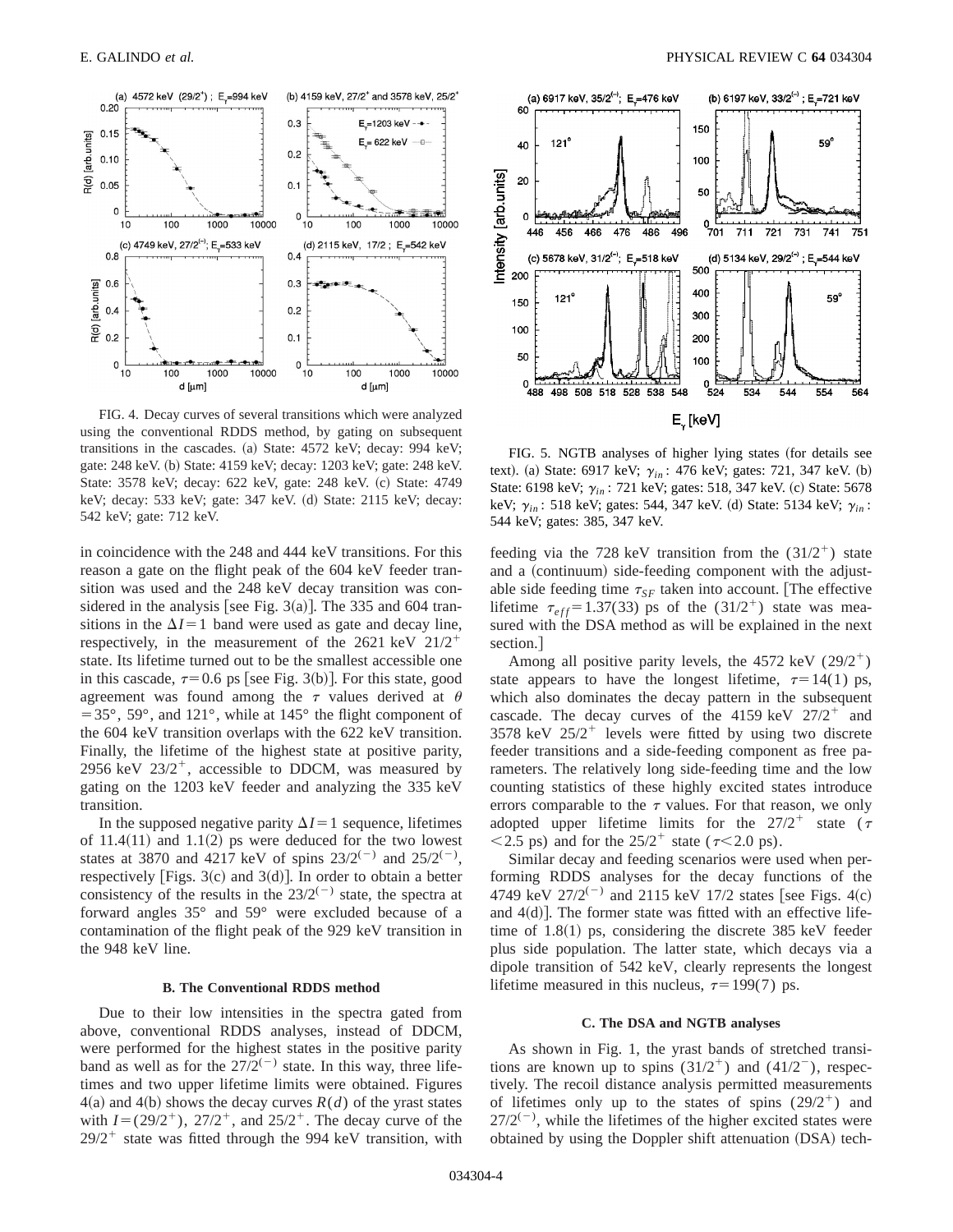| State              |              |             | Lifetime (ps) |                 |            |                  |           |  |  |
|--------------------|--------------|-------------|---------------|-----------------|------------|------------------|-----------|--|--|
| $E_x$ (keV)        | $I^{\pi}$    | <b>DDCM</b> | <b>RDDS</b>   | <b>DSA/NGTB</b> | Adopted    | Theory           |           |  |  |
| Positive parity    |              |             |               |                 |            |                  |           |  |  |
| 98                 | $7/2^+$      |             |               |                 |            | 425              |           |  |  |
| 687                | $11/2^+$     | 2.7(3)      |               |                 | 2.7(3)     | 2.0              |           |  |  |
| 861                | $13/2^+$     | 11.7(10)    |               |                 | 11.7(10)   | 3.4              |           |  |  |
| 1573               | $15/2^+$     | 2.1(5)      |               |                 | 2.1(5)     | 0.4              |           |  |  |
| 1769               | $17/2^+$     | 1.9(2)      |               |                 | 1.9(2)     | 1.9              |           |  |  |
| 2017               | $19/2^+$     | 9(1)        |               |                 | 9(1)       | 5.0              |           |  |  |
| 2621               | $21/2^+$     | 0.6(1)      |               |                 | 0.6(1)     | 0.4              |           |  |  |
| 2922               | $21/2^+_2$   |             |               |                 |            | $1700^a$         |           |  |  |
|                    |              |             |               |                 |            | 2.8 <sup>b</sup> |           |  |  |
| 2956               | $23/2^+$     | 1.8(3)      |               |                 | 1.8(3)     | 0.9              |           |  |  |
| 3578               | $25/2^+$     |             | < 2.0         |                 | $<\!2.0$   | 0.4              |           |  |  |
| 4159               | $27/2^+$     |             | < 2.5         |                 | < 2.5      | 0.3              |           |  |  |
| 4572               | $(29/2^+)$   |             | 14(1)         |                 | 14(1)      |                  |           |  |  |
| 5300               | $(31/2^+)$   |             |               | $\leq 1.7$      | $\leq 1.7$ |                  |           |  |  |
| Negative parity    |              |             |               |                 |            |                  |           |  |  |
| 750                | $3/2^{(-)}$  |             |               |                 |            | 10.2             |           |  |  |
| 797                | $5/2^{(-)}$  |             |               |                 |            | 30.5             |           |  |  |
| 3870               | $23/2^{(-)}$ | 11.4(11)    |               |                 | 11.4(11)   | 8.4              |           |  |  |
| 4217               | $25/2^{(-)}$ | 1.1(2)      |               |                 | 1.1(2)     | 1.2              |           |  |  |
| 4749               | $27/2^{(-)}$ |             | 1.1(1)        |                 | 1.1(1)     | 1.1              |           |  |  |
| 5134               | $29/2^{(-)}$ |             |               | 0.83(8)         | 0.83(8)    | 0.81             |           |  |  |
| 5678               | $31/2^{(-)}$ |             |               | 0.41(5)         | 0.41(5)    | 0.45             |           |  |  |
| 6197               | $33/2^{(-)}$ |             |               | 0.30(4)         | 0.30(4)    | 0.34             |           |  |  |
| 6917               | $35/2^{(-)}$ |             |               | 0.18(5)         | 0.18(5)    | 0.13             |           |  |  |
| 7393               | $37/2^{(-)}$ |             |               | $\leq 1.3$      | $\leq 1.3$ | 0.39             |           |  |  |
| No parity assigned |              |             |               |                 |            | $\pi$ = +        | $\pi$ = - |  |  |
| 2115               | 17/2         |             | 199(7)        |                 | 199(7)     | 120              |           |  |  |
| 3210               | 21/2         | 1.2(1)      |               |                 | 1.2(1)     | 1.0              | 2.9       |  |  |
| 3801               | 23/2         |             |               |                 |            | 0.5              | 0.9       |  |  |
| 4315               | 25/2         |             |               |                 |            | 0.5              | 0.4       |  |  |

| TABLE I. Lifetimes of excited states in <sup>101</sup> Ag. |  |  |  |
|------------------------------------------------------------|--|--|--|
|------------------------------------------------------------|--|--|--|

<sup>a</sup>If wave function predominantly  $\pi^3(g_{9/2})$ .

<sup>b</sup>If wave function predominantly  $\pi(g_{9/2})$ .

nique. Again, the lifetimes given in Table I are the average values deduced at the different angles of observation,  $\theta$  $=$  35 $^{\circ}$ , 59 $^{\circ}$ , 121 $^{\circ}$ , and 145 $^{\circ}$ . As in the case of RDDS, the DSA method requires good knowledge of the feeding pattern and, of course, is even more dependent on the side-feeding times and intensities. We used the Monte Carlo program  $LINESHAPE$   $[20]$ , which employs the shell-corrected stopping power function by Northcliffe and Schilling  $[21]$  and takes into account the straggling and kinematical spread due to particle evaporation and finite target thickness.

Upper lifetime limits were determined for the highest states in each cascade by means of the conventional DSA method, i.e., by gating on a strong transitions below. Concerning the 5300 keV  $(31/2^+)$  state, the line shapes of the 728 keV transition at  $\theta$ =59° and 72°, gated by the succeeding 622 keV transition, were fitted via DSA by considering one free parameter, namely the effective lifetime  $\tau_{eff}$  of the state. In this form, for the 5300 keV  $(31/2^+)$  state, we obtained  $\tau_{eff}$ =1.37(33) ps, which gave the lifetime limit  $\tau$  $\leq 1.7$  ps of this state. This effective lifetime had been used as input parameter in the RDDS analysis of the cascade  $(29/2^{+})$  – 27/2<sup>+</sup> – 25/2<sup>+</sup>, as discussed before.] At negative parity the situation concerning the 7393 keV  $37/2^{(-)}$  state is very similar. The DSA analysis was carried out for the Doppler profiles of the 476 keV transition at  $\theta$ =145° and 121°, from which we obtained the effective lifetime  $\tau_{eff}$  $=1.2(1)$  ps and the lifetime limit  $\tau \le 1.3$  ps of this state. This effective lifetime was then introduced into the analysis of the subsequent cascade  $35/2^{(-)} - 33/2^{(-)} - 31/2^{(-)}$  $-29/2^{(-)}$ .

Brandolini and Ribas have recently developed a ''narrow gate on transition below" (NGTB) Doppler shift technique [17], which, like in the case of the DDCM analysis, circumvents the side-feeding problem when introducing appropriate gating conditions. We have adopted this method in the analysis of four states in  $101$ Ag. Examples for line shape fits using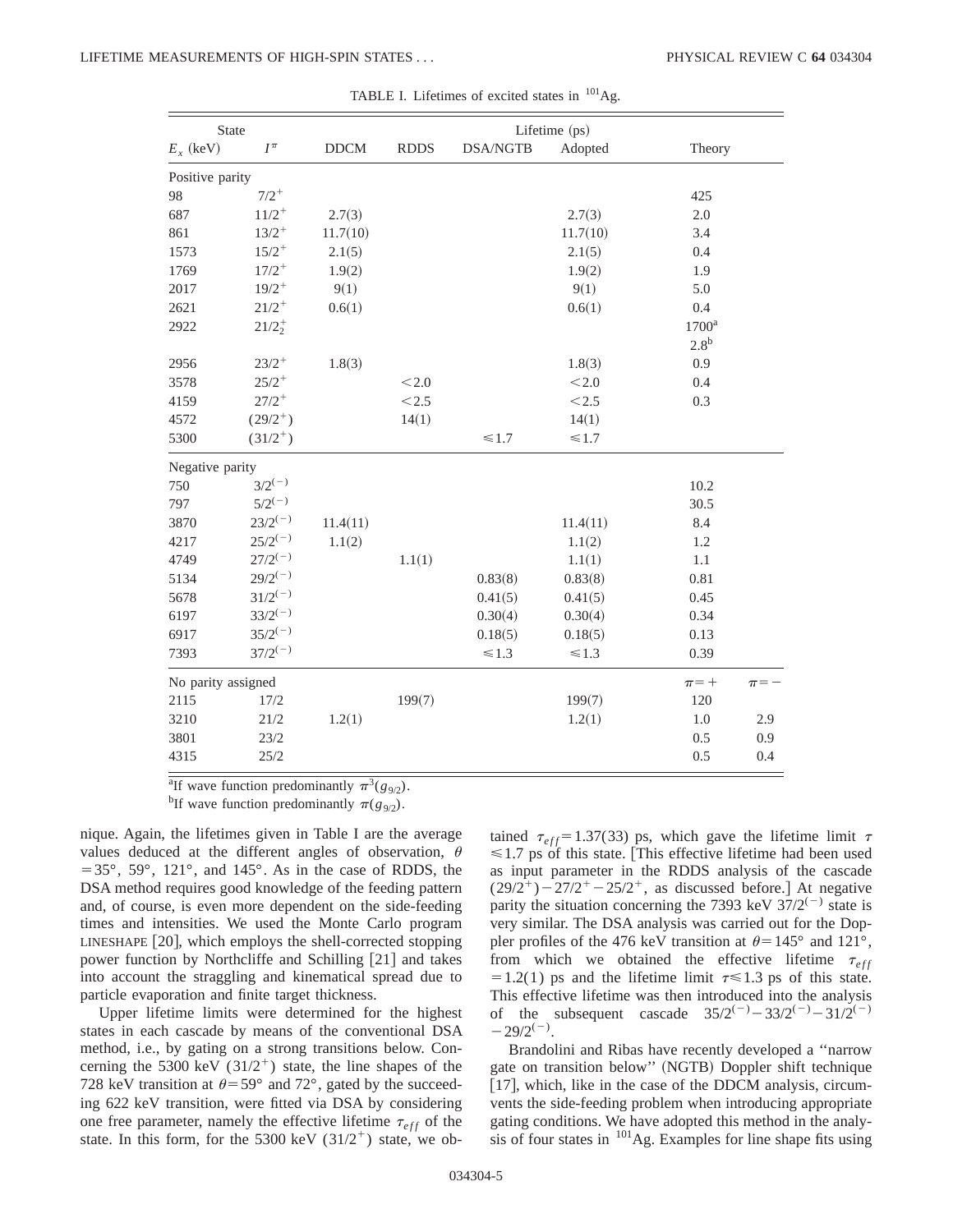TABLE II. Experimental and calculated transition strengths in <sup>101</sup>Ag. The experimental values of *b* and  $\delta$  are from [11].

| State           |                |              |                  | Transition |           | Transition strength [W.u.] |                    |                                                                                                                                    |                   |                 |
|-----------------|----------------|--------------|------------------|------------|-----------|----------------------------|--------------------|------------------------------------------------------------------------------------------------------------------------------------|-------------------|-----------------|
| $E_x$ (keV)     | $I_i^{\pi}$    | $I_f^{\pi}$  |                  |            |           |                            |                    | $E_{\gamma}$ (keV) $b$ (%) $\tan^{-1}\delta(\text{deg})$ $B(E2)_{Exp}$ $B(E2)_{The}$ $B(M1)_{Exp}(10^{-3})$ $B(M1)_{The}(10^{-3})$ |                   | B(E1)           |
| Positive parity |                |              |                  |            |           |                            |                    |                                                                                                                                    |                   |                 |
| 98              | $7/2^+$        | $9/2^+$      | 98               | 100        |           |                            | 14                 |                                                                                                                                    | 52                |                 |
| 687             | $11/2^+$       | $9/2^+$      | 687              | 100        | $-20(35)$ | $<$ 36 $\,$                | $28\,$             | 32(15)                                                                                                                             | 36                |                 |
| 861             | $13/2^+$       | $9/2^+$      | 861              | 91(2)      |           | 4.8(5)                     | 16                 |                                                                                                                                    |                   |                 |
|                 |                | $11/2^+$     | 174              | 9(2)       | $-2(2)$   | $\leq 5.2$                 | $20\,$             | 46(11)                                                                                                                             | 180               |                 |
| 1573            | $15/2^+$       | $13/2^+$     | 712              | 84(3)      | $-11(3)$  | 2.3(13)                    | $25\,$             | 34(8)                                                                                                                              | 152               |                 |
|                 |                | $11/2^+$     | 886              | 16(3)      |           | 4.1(17)                    | $20\,$             |                                                                                                                                    |                   |                 |
| 1769            | $17/2^+$       | $13/2^+$     | 908              | 87(6)      |           | 22(4)                      | $22\,$             |                                                                                                                                    |                   |                 |
|                 |                | $15/2^+$     | 196              | 13(6)      | $-4(2)$   | $\leq 71$                  | $25\,$             | 387(136)                                                                                                                           | 268               |                 |
| 2017            | $19/2^+$       | $15/2^+$     | 444              | 8(3)       |           | 15(7)                      | $27\,$             |                                                                                                                                    |                   |                 |
|                 |                | $17/2^+$     | 248              | 92(3)      | 0(1)      | ${\leq}0.02$               | $22\,$             | 199(15)                                                                                                                            | 378               |                 |
| 2621            | $21/2^+$       | $19/2^+$     | 604              | 74(3)      | $-10(15)$ | $\leq 54$                  | $20\,$             | 173(34)                                                                                                                            | 321               |                 |
|                 |                | $17/2^+$     | 852              | 26(3)      |           | 28(8)                      | 23                 |                                                                                                                                    |                   |                 |
| 2922            | $21/2^{+}_{2}$ | $19/2_1^+$   | 905              | 72(13)     |           |                            | 0.004 <sup>b</sup> |                                                                                                                                    | 0.02 <sup>b</sup> |                 |
|                 |                | $17/2_1^+$   | 1153             | 28(13)     |           |                            | 0.004 <sup>b</sup> |                                                                                                                                    |                   |                 |
|                 |                | $19/2_1^+$   | 905              | 72(13)     |           |                            | $0.04$ $^{\rm c}$  |                                                                                                                                    | 10 <sup>c</sup>   |                 |
|                 |                | $17/2_1^+$   | 1153             | 28(13)     |           |                            | $1.2$ $\degree$    |                                                                                                                                    |                   |                 |
| 2956            | $23/2^+$       | $21/2^+$     | 335              | 31(6)      | $-1(3)$   | $<2.6$                     | 15                 | 146(37)                                                                                                                            | 469               |                 |
|                 |                | $19/2^+$     | 940              | 69(6)      |           | 15(4)                      | $24\,$             |                                                                                                                                    |                   |                 |
| 3578            | $25/2^+$       | $23/2^+$     | 622              | 67(6)      | $-5(4)$   | > 0                        | $12\,$             | >40                                                                                                                                | 267               |                 |
|                 |                | $21/2^+$     | 957              | 33(6)      |           | >5                         | 14                 |                                                                                                                                    |                   |                 |
| 4159            | $27/2^+$       | $25/2^+$     | 581              | 18(6)      |           |                            | 8.6                | > 8                                                                                                                                | 439               |                 |
|                 |                | $23/2^+$     | 1203             | 82(6)      |           |                            | 14                 |                                                                                                                                    |                   |                 |
| 4572            | $(29/2^+)$     | $27/2^+$     | 413              | 18(13)     |           |                            |                    | 5.7(41)                                                                                                                            |                   |                 |
|                 |                | $25/2^+$     | 994              | 82(13)     |           | 1.7(3)                     |                    |                                                                                                                                    |                   |                 |
| 5300            | $(31/2^+)$     | $29/2^+$     | 728              | 28(7)      | $-1(3)$   |                            |                    | $\geq 10$                                                                                                                          |                   |                 |
|                 |                | $27/2^+$     | 1141             | 72(7)      |           | $\geq 6$                   |                    |                                                                                                                                    |                   |                 |
| Negative parity |                |              |                  |            |           |                            |                    |                                                                                                                                    |                   |                 |
| 750             | $3/2_1^-$      | $1/2_1^-$    | 476              | n.o.       |           |                            | $28\,$             |                                                                                                                                    | 22                |                 |
| 797             | $5/2^{-}_{1}$  | $3/2^-$      | 47               | n.o.       |           |                            | 0.25               |                                                                                                                                    | $3.5\,$           |                 |
|                 |                | $1/2_1^-$    | 523              | n.o.       |           |                            | $25\,$             |                                                                                                                                    |                   |                 |
| 3870            | $23/2^{(-)}$   | $23/2^+$     | 913              | 30(9)      |           |                            |                    |                                                                                                                                    |                   | $1.5(5)10^{-5}$ |
|                 |                | $21/2^+$     | 948              | 35(9)      |           |                            |                    |                                                                                                                                    |                   | $1.6(4)10^{-5}$ |
|                 |                | $21/2^{(-)}$ | 74               | 22(9)      |           |                            | 15                 | 688(289)                                                                                                                           | 995               |                 |
| 4217            | $25/2^{(-)}$   | $23/2^{(-)}$ | 347              | 86(2)      | 1(1)      | $<$ 4.3                    | 15                 | 595(109)                                                                                                                           | 646               |                 |
|                 |                | 23/2         | 416 <sup>a</sup> | 14(2)      | $-2(5)$   | $\leq 2.2$                 |                    | 56(12)                                                                                                                             |                   | $79(18)10^{-5}$ |
| 4749            | $27/2^{(-)}$   | $25/2^{(-)}$ | 533              | 76(4)      | 0(2)      | ${\leq}0.5$                | 16                 | 145(15)                                                                                                                            | 145               |                 |
|                 |                | $23/2^{(-)}$ | 880              | 17(4)      |           | 8.5(28)                    | 13                 |                                                                                                                                    |                   |                 |
|                 |                | $25/2^{(-)}$ | 435              | 7(4)       | 4(4)      | $\leq 1.7$                 |                    | 24(14)                                                                                                                             |                   |                 |
| 5134            | $29/2^{(-)}$   | $27/2^{(-)}$ | 385              | 76(2)      | 3(1)      | 8.7(58)                    | $20\,$             | 509(51)                                                                                                                            | 487               |                 |
|                 |                | $25/2^{(-)}$ | 918              | 24(2)      |           | 12.9(23)                   | 16                 |                                                                                                                                    |                   |                 |
| 5678            | $31/2^{(-)}$   | $29/2^{(-)}$ | 544              | 90(3)      | 0(1)      | $\leq 1.2$                 | $18\,$             | 434(54)                                                                                                                            | 325               |                 |
|                 |                | $27/2^{(-)}$ | 929              | 10(3)      |           | 10.2(43)                   | $22\,$             |                                                                                                                                    |                   |                 |
| 6197            | $33/2^{(-)}$   | $31/2^{(-)}$ | 518              | 82(5)      | 3(4)      | $\leq 18$                  | $18\,$             | 624(92)                                                                                                                            | 447               |                 |
|                 |                | $29/2^{(-)}$ | 1063             | 18(5)      |           | 12.9(53)                   | $22\,$             |                                                                                                                                    |                   |                 |
| 6917            | $35/2^{(-)}$   | $33/2^{(-)}$ | 721              | 69(8)      | 2(5)      | $\leq 2$                   | 15                 | 325(98)                                                                                                                            | 451               |                 |
|                 |                | $31/2^{(-)}$ | 1239             | 31(8)      |           | 17(9)                      | $20\,$             |                                                                                                                                    |                   |                 |
| 7393            | $37/2^{(-)}$   | $35/2^{(-)}$ | 476              | 65(7)      | 4(4)      | $\geq 0$                   | $11\,$             | $\geq 146$                                                                                                                         | 407               |                 |
|                 |                | $33/2^{(-)}$ | 1197             | 35(7)      |           | $\geq 3.2$                 | 14                 |                                                                                                                                    |                   |                 |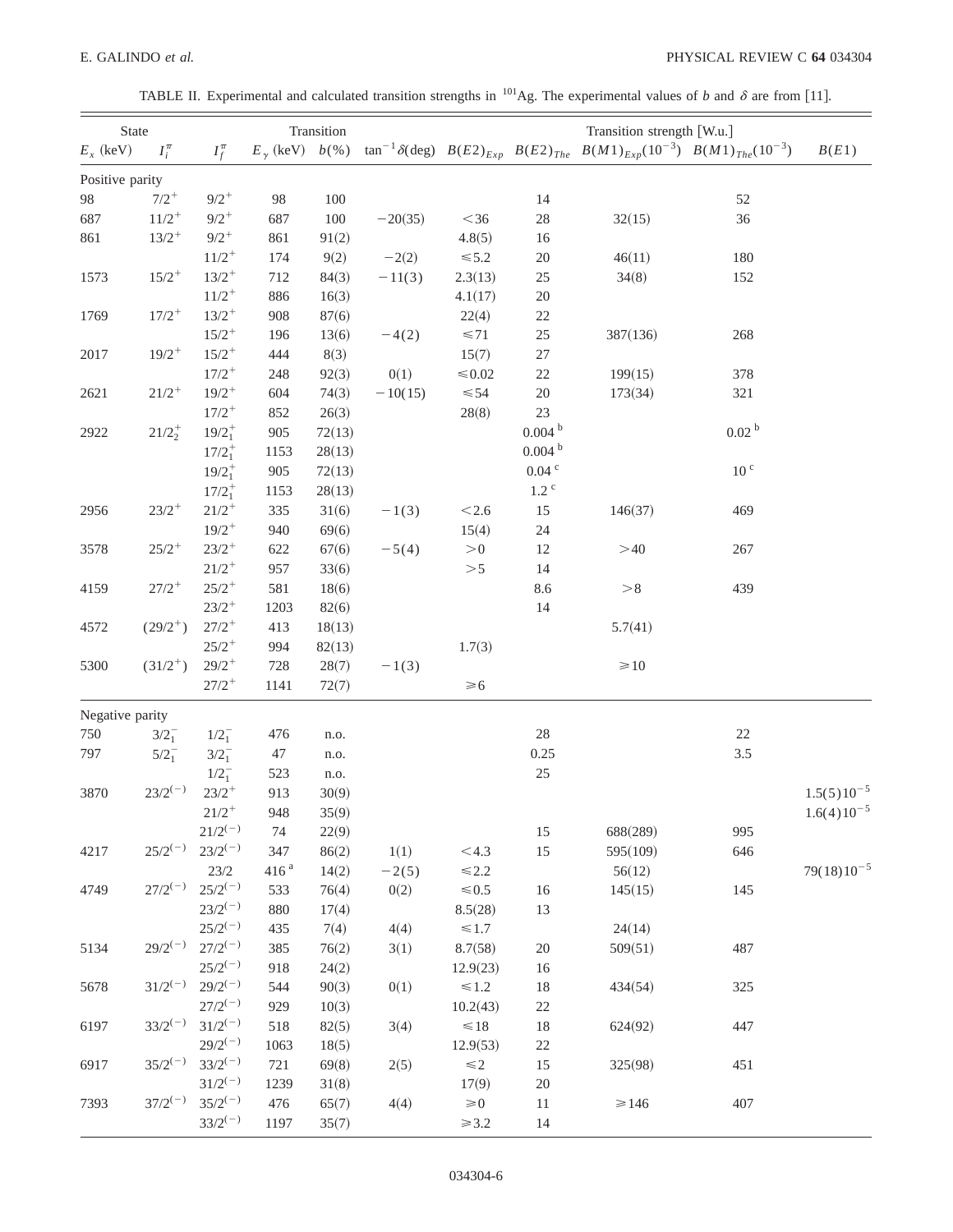| <b>State</b>                     |              | Transition                |      |      |           |       | Transition strength [W.u.] |                                                                                                                                       |     |                 |
|----------------------------------|--------------|---------------------------|------|------|-----------|-------|----------------------------|---------------------------------------------------------------------------------------------------------------------------------------|-----|-----------------|
| $E_x$ (keV)                      | $I_i^{\pi}$  | $I_f^{\pi}$               |      |      |           |       |                            | $E_{\gamma}$ (keV) $b(\%)$ tan <sup>-1</sup> $\delta$ (deg) $B(E2)_{Exp}$ $B(E2)_{The}$ $B(M1)_{Exp}(10^{-3})$ $B(M1)_{The}(10^{-3})$ |     | B(E1)           |
| No parity assigned $(\pi = +)$   |              |                           |      |      |           |       |                            |                                                                                                                                       |     |                 |
| 2115                             | $17/2^{(+)}$ | $17/2^+$                  | 346  | n.o. |           |       | 0.004                      |                                                                                                                                       | 1.8 |                 |
|                                  |              | $15/2^+$                  | 542  | 100  |           |       |                            | 1.0(4)                                                                                                                                | 0.7 |                 |
|                                  |              | $13/2^+$                  | 1254 | n.o. |           |       | 0.02                       |                                                                                                                                       |     |                 |
| 3210                             | $21/2^{(+)}$ | $17/2^{(+)}$              | 1095 | 100  |           | 16(2) | 13                         |                                                                                                                                       |     |                 |
|                                  |              | $19/2_1^+$                | 1193 | n.o. |           |       | 0.003                      |                                                                                                                                       | 1.5 |                 |
| 3801                             | $23/2^{(+)}$ | $21/2_3^{(+)}$            | 591  | 100  | $-10(10)$ |       | 20                         |                                                                                                                                       | 239 |                 |
| 4315                             |              | $25/2^{(+)}$ $23/2^{(+)}$ | 514  | 100  | $-7(10)$  |       | 21                         |                                                                                                                                       | 361 |                 |
|                                  |              | $21/2^{(+)}$              | 1105 | n.o. |           |       | 16                         |                                                                                                                                       |     |                 |
| No parity assigned ( $\pi = -$ ) |              |                           |      |      |           |       |                            |                                                                                                                                       |     |                 |
| 2115                             | $17/2^{(-)}$ | $15/2^+$                  | 542  | 100  |           |       |                            |                                                                                                                                       |     | $1.4(5)10^{-5}$ |
| 3210                             | $21/2^{(-)}$ | $17/2^{(-)}$              | 1095 | 100  |           | 16(2) | 3.1                        |                                                                                                                                       |     |                 |
| 3801                             |              | $23/2^{(-)}$ $21/2^{(-)}$ | 591  | 100  | $-10(10)$ |       | 11                         |                                                                                                                                       | 138 |                 |
| 4315                             | $25/2^{(-)}$ | $23/2^{(-)}$              | 514  | 100  | $-7(10)$  |       | 25                         |                                                                                                                                       | 521 |                 |
|                                  |              | $21/2^{(-)}$              | 1105 | n.o. |           |       | 2                          |                                                                                                                                       |     |                 |

TABLE II. (Continued).

 $^{\text{a}}E1$  or *M*1/*E*2 are possible.

<sup>b</sup>If wave function predominantly  $\pi^3(g_{9/2})$ .

<sup>c</sup>If wave function predominantly  $\pi(g_{9/2})$ .

NGTB are displayed in Figs.  $5(a) - 5(d)$ . The NGTB method can be summarized as follows: one observes the Doppler shifted lineshape of a transition  $\gamma_{in}$  populating the state being studied having the lifetime  $\tau$ , by gating onto different portions of the Doppler broadened line profile of a transition  $\gamma_{out}$  depopulating the state investigated. Depending on the state lifetime  $\tau$  and the chosen gate window of  $\gamma_{out}$ , the lineshape and intensity of  $\gamma$ <sub>in</sub> will change. As an example, let us consider the NGTB analysis of the 6917 keV  $35/2^{(-)}$ state, at  $\theta$ =121°, which is fed by the 476 keV transition  $(\gamma_{in})$  and decays via the 721 keVS transition ( $\gamma_{out}$ ). The two lineshapes of  $\gamma_{in}$  shown in Fig. 5(a) were obtained, by either gating on the 347 keV  $25/2^{(-)} \rightarrow 23/2^{(-)}$  transition which only shows a stopped component, or on the stopped component of the Doppler broadened 721 keV line  $\gamma_{out}$ . These two lineshapes of  $\gamma_{in}$ , which are indicated as dashed and full lines in Fig.  $5(a)$ , are clearly different and give the lifetime  $\tau(35/2^{(-)})=0.18(5)$  ps. NGTB line shape analyses were also performed for the subsequent states in this cascade at 6197, 5678, and 5134 keV and the corresponding fits are displayed in Figs.  $5(b) - 5(d)$ , providing the lifetimes  $\tau(33/2^{(-)}) = 0.30(4)$  ps,  $\tau(31/2^{(-)})$  $\tau(31/2^{(-)})=0.41(5)$  ps and  $\tau(29/2^{(-)}) = 0.83(8)$  ps, respectively.

#### **D. Summary of experimental transition strengths**

Using the  $\gamma$ -ray energies shown in Fig. 1 and their known branching and mixing ratios  $\vert$  11, we determined the reduced transition strengths  $B(M1)$ ,  $B(E2)$  and,  $B(E1)$  listed in Table II. For the low-energy transitions, electron conversion was taken into account. For all stretched  $\Delta I = 1$  transitions, we either used the published mixing ratios or assumed pure dipole character. At both parities, the *E*2 transitions are moderately enhanced [up to 30 Weisskopf units (W.u.)]. The *M*1 strengths at positive parity up to spin 15/2 are very weak (some 40 m W.u.), but increase to  $150-400$  m W.u. in the spin range  $17/2^{+}$  –23/2<sup>+</sup>. At negative parity, we find large *M*1 strengths of 200–700 m W.u. in the spin range 23/2–35/2.

As pointed out before, the group of states at 2115, 3210, 3801 and 4315 keV excitation having spins of  $I=17/2$  $-25/2$  has not been given definite parity. This group is fed from the negative parity yrast levels (via the 586, 416, and 435 keV  $\gamma$  rays) and finally decays to the 1573 keV 15/2<sup>+</sup> state (via the 542 keV  $\gamma$  ray). Not knowing the parities of this group of levels, we have listed alternatively the *M*1 and/or *E*1 strengths of the relevant transitions. If we assume positive parity for this group, the feeding transitions  $(416$ and 435 keV) are of *E*1 character and are of normal retardation ( $\sim$ 10<sup>-5</sup> W.u.); the 542 keV depopulating *M*1 transition would be very weak (1 m W.u.). On the other hand, if we assume negative parity for the group, we find *M*1 feeders (416,435 keV) of normal size and the 542 keV *E*1 transition features the typical retardation of about  $10^{-5}$  W.u. On the basis of the transition strengths, it was not possible to distinguish between these two possibilities.

## **IV. INTERPRETATION WITHIN THE INTERACTING BOSON-FERMION PLUS BROKEN PAIR MODEL**

In this section we apply the interacting boson/interacting boson-fermion model  $[22-25]$  (IBM/IBFM) in the analysis of positive and negative parity structures in  $^{101}$ Ag. Models based on the interacting boson approximation have been very successfully employed in the description of a variety of nuclear structure phenomena. In particular, for a description of high-spin states the IBM/IBFM model space has to be extended by including part of the original shell-model fermion space through successive breaking of correlated *S* and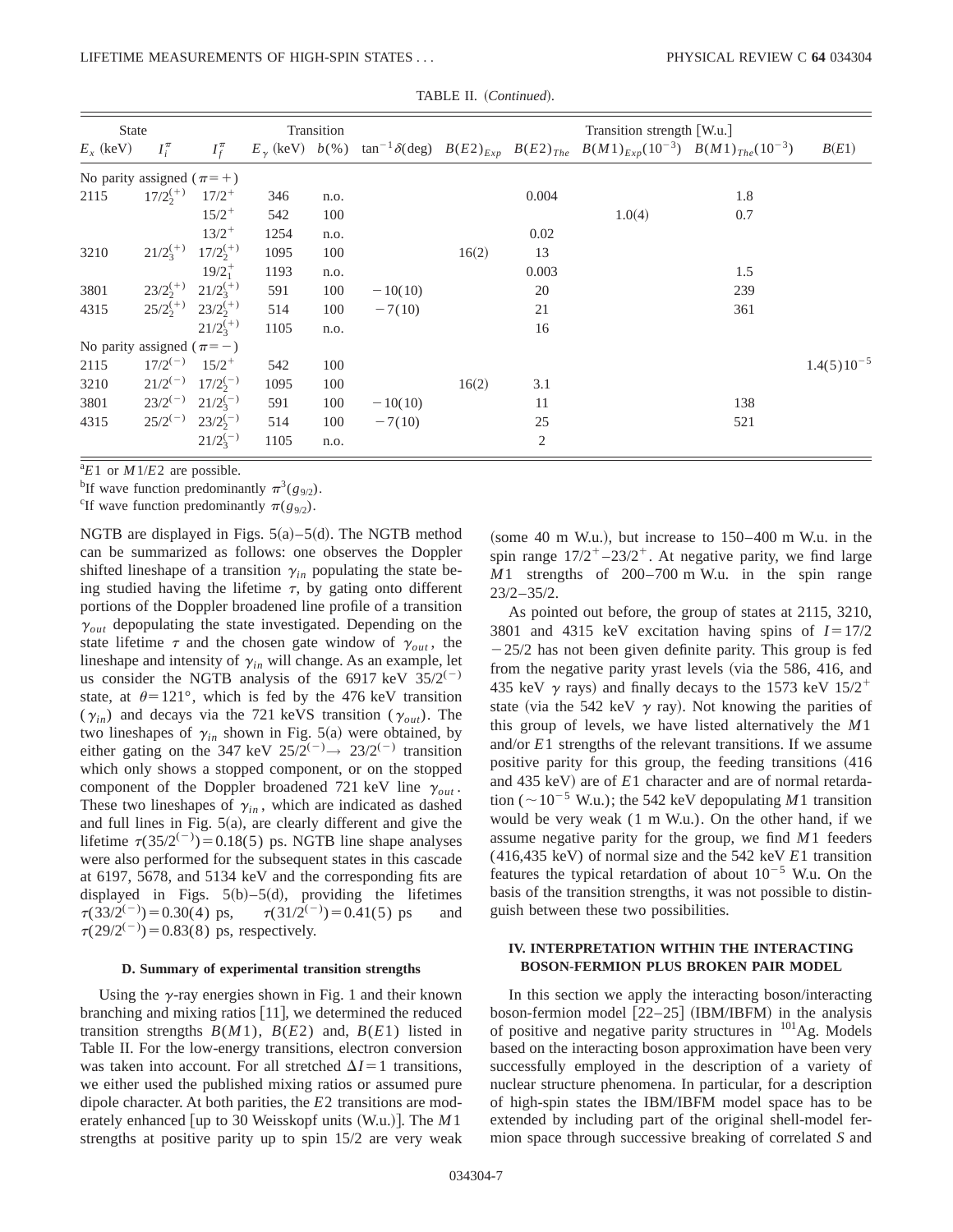*D* pairs (*s* and *d* bosons). Here we briefly outline the essential features of the model for even-even  $[26]$ , and odd-even [27] nuclei. The approach is based on the simplest version of the IBM/IBFM models: the boson space consists of *s* and *d* bosons, no distinction is made between proton and neutron bosons. High-spin states are generated not only by the alignment of *d* bosons, but also by coupling fermion pairs to the boson core. A boson can be destroyed, i.e., a correlated fermion pair can be broken, by the Coriolis interaction, and the resulting noncollective fermion pair recouples to the core. The structure of high-spin states is therefore determined by broken pairs. The model with one and two broken pairs for *even-even* nuclei has been applied to the description of highspin states in the Hg  $[26-28]$ , Sr-Zr  $[29-31]$ , Nd-Sm  $[32-$ 35, and Cd  $[4]$  regions. In Ref.  $[27]$  the interacting boson fermion model for *odd-even* nuclei has been extended to include one broken pair and applied to the analysis of highspin states of Hg isotopes. The model for odd-even nuclei has also been used to calculate the structure of low and high spin states, as well as the electromagnetic properties of  $139$ Sm [32],  $137$ Nd [34], and  $97$ Y [36]. As compared with traditional models based on the cranking scheme, the IBM/ IBFM approach has the advantage that all calculations are performed in the laboratory system and provide results directly comparable with experimental data.

The model space for an odd-even nucleus with  $2N+1$ valence nucleons reads

 $|(N)$ bosons<sup> $\otimes$  1 fermion $\rangle$ </sup>  $\bigoplus (N-1)$ bosons $\otimes 1$  broken pair $\otimes 1$  fermion).

The two fermions in the broken pair can be of the same type as the unpaired fermion, resulting in a space with three identical fermions. If the fermions in the broken pair are different from the unpaired one, the fermion basis contains two protons and one neutron or vice versa. The model Hamiltonian has four terms: the IBM-1 boson Hamiltonian  $[23]$ , the fermion Hamiltonian, the boson-fermion interactions of IBFM-1  $[25]$ , and a pair breaking interaction that mixes states with a different number of fermions:

$$
V_{\text{mix}} = -U_0 \Bigg\{ \sum_{j_1 j_2} u_{j_1} u_{j_2} (u_{j_1} v_{j_2} + u_{j_2} v_{j_1})
$$
  
 
$$
\times \langle j_1 || Y_2 || j_2 \rangle^2 \frac{1}{\sqrt{2j_2 + 1}} \left( [a_{j_2}^{\dagger} \times a_{j_2}^{\dagger}]^{(0)} s \right) + \text{H.c.} \Bigg\}
$$
  
- 
$$
U_2 \Bigg\{ \sum_{j_1 j_2} (u_{j_1} v_{j_2} + u_{j_2} v_{j_1}) \langle j_1 || Y_2 || j_2 \rangle
$$
  

$$
\times ([a_{j_1}^{\dagger} \times a_{j_2}^{\dagger}]^{(2)} \tilde{d}) + \text{H.c.} \Bigg\}.
$$
 (1)

If the three-fermion basis consists of proton and neutron states (the broken-pair nucleons and the odd nucleon are of different type), there will be two boson-fermion interaction terms in the Hamiltonian. Most of the parameters of the model Hamiltonian are taken from analyses of low and high-



FIG. 6. Experimental level scheme and fit with the interacting boson fermion plus broken pair model. The band heads are labeled by their fermion character. (a) Positive parity. (b) Negative parity.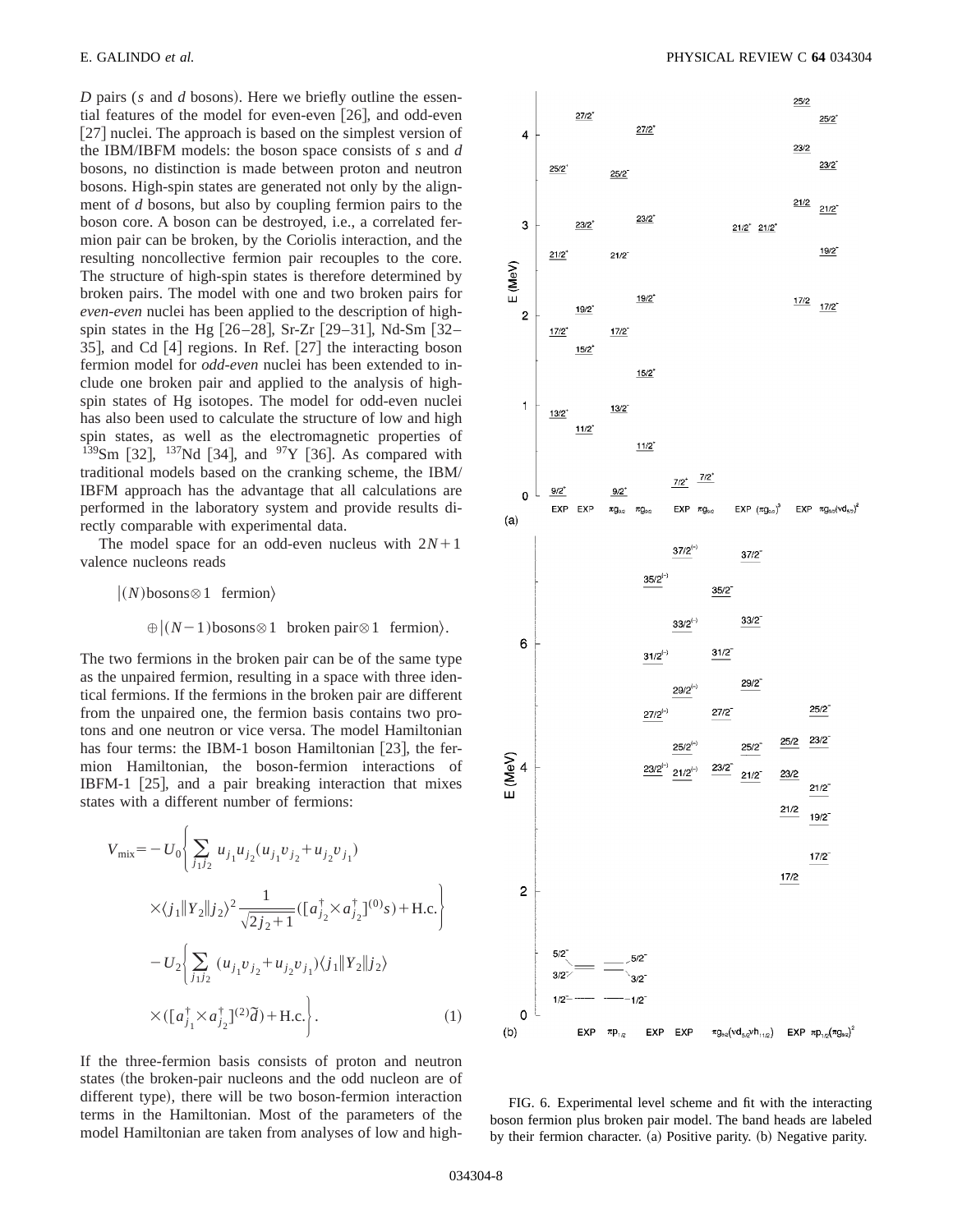

FIG. 7. Comparison between measured (filled circles) reduced  $E2$  (a), (b) and  $M1$  (c), (d) transition strengths and the results of calculations within IBFBP model (dashed lines).

spin states in neighboring even and odd-*A* nuclei. Only a minimal number of model parameters is adjusted to the highspin structure of a specific nucleus.

In the present analysis of  $101\text{Ag}$  we take as the core nucleus:  $\frac{102}{48}$ Cd. This nucleus displays a transitional structure between the pure shell-model spectrum of <sup>100</sup>Cd and the vibrational spectrum of <sup>104</sup>Cd. The structure of low and highspin states of both parities in <sup>104</sup>Cd has recently been described in the framework of the interacting boson model plus one-broken pair  $[4,5]$ . The set of parameters for the boson Hamiltonian is (all values in MeV):  $\epsilon$ =0.78,  $C_0$ =0.3,  $C_2$  $=0.2, C_4=0, V_2=0, \text{ and } V_0=0.$  The number of bosons in the IBM scheme is equal to half the number of v alence nucleon particles and holes. For 102Cd this is three. Such a small number of bosons, however, does not account for the observed collective properties of both  $^{102}$ Cd and  $^{101}$ Ag. Somewhat arbitrarily, we have chosen the number of bosons  $N=5$ . A larger value of the boson number would result in prohibitively large dimensions of the model bases for  $^{101}$ Ag. The calculated excitation spectrum of <sup>102</sup>Cd corresponds to the  $SU(5)$  dynamical symmetry limit of the IBM, and nicely reproduces the low-lying states observed in the experimental spectrum.

The fermion space of proton single-quasiparticle states contains the orbitals:  $f_{5/2}$   $(E=3.621 \text{ MeV}, v^2=0.99)$ ,  $p_{3/2}$  (*E*=2.997 MeV,  $v^2$ =0.98),  $p_{1/2}$  (*E*=1.946 MeV,  $v^2$  $(6.96)$ ,  $g_{9/2}$   $(E=1.696 \text{ MeV}, v^2=0.72)$ , and  $d_{5/2}$   $(E=1.696 \text{ MeV}, v^2=0.72)$  $=7.696$  MeV,  $v^2=0.003$ ). The single-quasiparticle energies and occupation probabilities are obtained by a simple BCS calculation using Kisslinger-Sorensen [37] single-particle energies. The calculated quasiparticle energy of the  $g_{9/2}$  orbital, however, was increased by 800 keV in order to reproduce the relative positions of the observed bands. This additional shift brings the  $g_{9/2}$  orbital much closer to the  $p_{1/2}$  level, in accordance with experimental data. The parameters of the proton fermion-boson interactions are  $\Gamma_0$  = 0.55 MeV and  $x=-0.9$  for the dynamical interaction,  $\Lambda_0=1.8$  MeV for the exchange interaction, and  $A_0=0.1$  MeV for the monopole interaction. The values of  $\Gamma_0$  and  $\Lambda_0$  are identical to those used in the calculation of the odd-odd neighbor  $102Rh$ [38], and only the value of  $A_0$  has been slightly increased by 0.03 MeV. The value of the parameter  $\chi$  in the boson quadrupole operator is taken from the calculations of  $^{104}Cd$  [5] and <sup>102</sup>Rh [38].  $\chi = -0.9$  in the *E*2 operator, together with the vibrational charge  $e^{vib}$  = 1.5, reproduces the *B*(*E*2) values for the transitions between the low-lying states of the core nucleus 102Cd, and the calculated quadrupole moment  $Q(2_1^+)$ = -0.172 *e*b is in agreement with the systematics of this mass region. The strength parameter of the proton pairbreaking interaction is  $U_2$ =0.2 MeV, and the residual interaction between unpaired protons is a surface  $\delta$  force with the strength  $v_0 = -0.15$  MeV.

The neutron quasiparticle energies and occupation probabilities have been calculated with the Reehal-Sorensen parametrization of the single-neutron energies  $[39]$ . The present calculation includes the neutron orbitals  $d_{5/2}$  (*E*  $=1.013$  MeV,  $v^2=0.44$ ),  $g_{7/2} E=2.02$  MeV,  $v^2=0.11$ , and *h*<sub>11/2</sub> (*E*=2.549 MeV,  $v^2$ =0.03). The parameters of the neutron fermion-boson interactions are the strength of the dynamical interaction is  $\Gamma_0 = 0.5$  MeV for positive parity states, and  $\Gamma_0$ =0.2 MeV in the calculation of states of negative parity,  $\chi = -0.9$  in the boson quadrupole operator,  $\Lambda_0$  $=0.2$  MeV for the exchange interaction, the strength parameter of the monopole interaction is  $A_0 = -0.04$  MeV for  $\pi$  $=+1$  states, and  $A_0 = -0.03$  MeV for  $\pi = -1$  states. The values of the neutron fermion-boson interaction parameters are very similar to those used in the calculation of high-spin states based on neutron two-quasiparticle states in <sup>104</sup>Cd. The strength parameter of the neutron pair-breaking interaction is  $U_2=0.15$  MeV, and the strength of the  $\delta$  interaction between unpaired neutrons is  $v_0 = -0.03$  MeV.

From the calculation of the odd-even  $101$ Rh and the oddodd  $102$ Rh [38] we take the quadrupole- quadrupole residual interaction between the unpaired protons and unpaired neutrons, with the strength parameter  $v^{\pi\nu}$  = -0.5 MeV.

In Fig.  $6(a)$  we compare the experimental spectrum of positive-parity states with results of the present calculation. Only those calculated states are shown which have an experimental counterpart. For the low-spin part, the excitation spectrum displays a weakly coupled structure based on the proton *g*9/2 orbital. The lowest structure of favored states is very well reproduced by the calculated band based on the  $9/2<sub>1</sub><sup>+</sup>$  state. The band of unfavored states displays an anomaly around 2 MeV (between the states  $15/2_1^+$  and  $19/2_1^+$ ) which could not be obtained in the theoretical spectrum. In the core nucleus <sup>102</sup>Cd, at the same excitation energy, a decrease in the energy gap between the yrast states  $4^+$  and  $6^+$  is observed, which is not reproduced by our choice of a pure  $SU(5)$  vibrational core. The calculation reproduces the position of the low-lying  $7/2<sub>1</sub><sup>+</sup>$  state, and that of the lowest threeproton state  $(\pi g_{9/2})^3$  21/2<sup>+</sup>. This state, which is the bandhead of the lowest  $(\pi g_{9/2})^3$  band, has a possible experimental counterpart at 2922 keV, although the experimental level could also belong to the yrare  $\pi g_{9/2}$  structure. The half-life of this level is not known. If it was an isomer, then of course it could be assigned to the  $(\pi g_{9/2})^3$  band.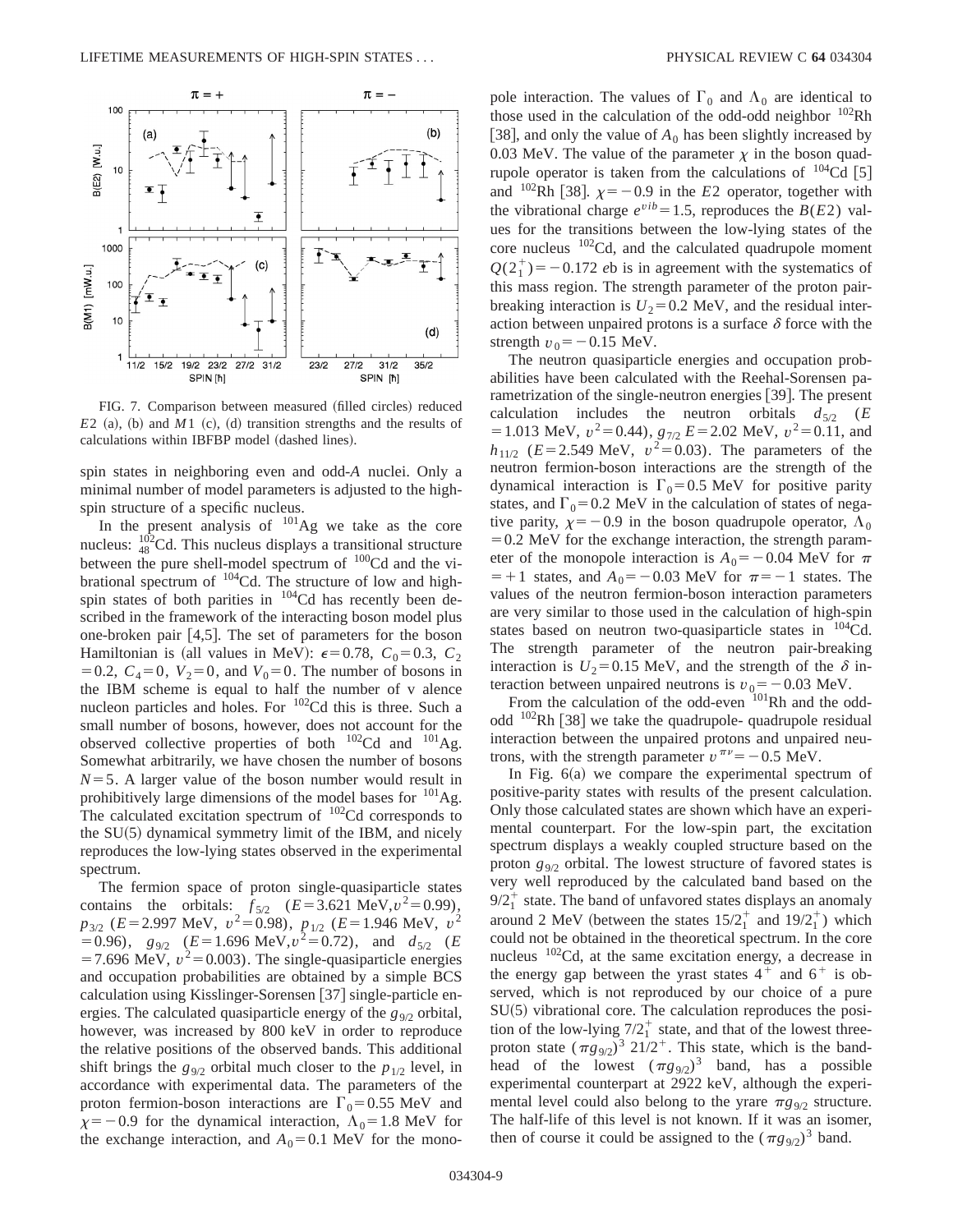The parity of the sequence of experimental states (17/2,21/2,23/2,25/2) shown on the right-hand side of Fig. 1, has not been determined yet. The measured mean-life  $\tau(17/2) = 199(7)$  ps excludes the possibility that this state belongs to one of the side bands based on the single-proton *g*9/2 configuration. We have compared the experimental structure with the calculated one proton–two neutron band  $\pi g_{9/2}(\nu d_{5/2})^2$ . The excitation energies of the experimental sequence are in good agreement with the calculated positive parity band based on the band-head  $17/2^+$ . This  $\Delta I = 1$  band, however, contains also the level with spin  $19/2^+$ , which has not been observed experimentally.

The calculated and experimental states of negative parity are compared in Fig.  $6(b)$ . Again, only those theoretical levels are shown which have a possible experimental counterpart. The calculation reproduces the triplet of low-lying states based on the proton  $p_{1/2}$  orbital [18]. Above 4 MeV excitation energy, two  $\Delta I = 2$  sequences of probably negative parity states are observed, based on the band heads  $21/2^{(-)}$ and  $23/2^{(-)}$ , respectively. These two sequences are very well reproduced by the two lowest  $\Delta I = 2$  bands based on the one proton–two neutron configuration  $\pi g_{9/2}(\nu d_{5/2}, \nu h_{11/2})$ . We notice an almost perfect correspondence between the calculated and experimental levels, up to the highest observed angular momenta.

In addition to the comparison shown on the right-hand side of Fig.  $6(a)$ , we have also investigated the possibility that the experimental sequence 17/2, 21/2, 23/2, and 25/2 is of negative parity. In Fig.  $6(b)$  the experimental levels are compared with the lowest three-proton band  $\pi p_{1/2}(\pi g_{9/2})^2$ . In the calculation of this structure, in particular, the strength of the dynamical proton fermion-boson interaction has been increased to  $\Gamma_0$ =0.9 MeV. A reasonable agreement is observed, and therefore we cannot exclude the assignment of either positive or negative parity to the experimental sequence.

In Table I we compare the experimental and calculated lifetimes. The experimental and calculated *B*(*E*2) and  $B(M1)$  values for transitions in  $101$ Ag are compared in Table II and shown in Fig. 7. For the effective charges and gyromagnetic ratios the following values have been used: *e<sup>v</sup>ib*  $= 1.5,$   $e^{\pi} = 1.5,$   $e^{\nu} = 0.5,$   $g_R = 0.4,$   $g_l^{\pi} = 1.0,$   $g_s^{\pi}$  $g_s^{\pi}$  =0.4  $g_s^{\pi, free}$  = 2.234, the gyromagnetic factor which multiplies the tensor operator  $(Y_2 \vec{S})_1 : g_T^{\pi} = 1/30 \langle r^2 \rangle g_s^{\pi,free}$  $=$  3.489,  $g_l^{\nu} = 0.0$ ,  $g_s^{\nu} = 0.4$   $g_s^{\nu,free} = -1.530$ .

The calculation reproduces the measured *B*(*E*2) and *B*(*M*1) values for transitions among states based both on single-proton and three-fermion configurations. In particular, we notice the excellent agreement of the calculated and experimental mean lives. For the sequence of unknown parity states based on 17/2 at 2115 keV, the theoretical *B*(*E*2) and  $B(M1)$  values do not discriminate between the two possible parity assignments. In both cases a strong transition to the unobserved 19/2 state was predicted.

## **V. CONCLUSIONS**

We have presented measurements of a large number of lifetimes of high-spin states in  $^{101}$ Ag by means of various  $\gamma\gamma$ -coincidence Doppler shift techniques and have deduced a comprehensive set of *M*1, *E*2, and *E*1 transition strengths from them. By employing the DDCM and NGTB techniqes, we have circumvented uncertainties due to continuum side feeding, for most part of the analysis.

Having three proton holes and four neutron particles relative to the double shell closure <sup>100</sup>Sn, the number of valence nucleons is already rather large and may justify the use of the interacting boson fermion model involving either an additional broken neutron or proton pair. Many details of the decay scheme are well reproduced with this approach. On the other hand, the limited number of valence nucleons makes this nucleus still accessible to multiparticle shell model calculations, similar to the ones presented in our recent  $102<sup>2</sup>$ Cd and  $104,105$ In studies [3,6], which showed a very high sensitivity to the single particle energies and two-body matrix elements used. It appears that such shell model calculations may shed some light on the microscopic basis of the interacting boson Fermion model in this mass region.

#### **ACKNOWLEDGMENTS**

The authors are most grateful to the crew operating the XTU tandem at Legnaro and the hospitality, which LNL granted to them. This work was funded by Deutsches Bundesministerium für Bildung und Forschung and DAAD, Bonn.

- [1] D. Alber *et al.*, Z. Phys. A **344**, 1 (1992); R. Schubart *et al.*, Phys. Scr. **T56**, 311 (1995).
- [2] S. Rastikerdar *et al.*, J. Phys. G 22, 1037 (1996); J. Persson *et al.*, Nucl. Phys. **A627**, 101 (1997).
- [3] K.P. Lieb *et al.*, Phys. Rev. C 63, 054304 (2001).
- [4] G. de Angelis *et al.*, Phys. Rev. C 60, 014313 (1999).
- [5] G. A. Müller *et al.*, Phys. Rev. C **64**, 014305 (2001); G. A. Müller, diploma thesis, Göttingen, 2000.
- [6] D. Kast *et al.*, Eur. Phys. J. A 3, 115 (1998); O. Yordanov et al. (unpublished); O. Yordanov, doctoral thesis, Göttingen, 2000.
- [7] C. Broude *et al.*, Z. Phys. A 336, 133 (1990); C.M. Baglin, Nucl. Data Sheets **80**, 1 (1997).
- [8] A. Jungclaus *et al.*, Nucl. Phys. **A637**, 346 (1998); Phys. Rev. C 60, 014309 (1999).
- [9] A. Jungclaus *et al.*, Eur. Phys. J. A **6**, 29 (1999).
- [10] D. Alber *et al.*, Z. Phys. A 332, 129 (1989); L.K. Peker, Nucl. Data Sheets 68, 165 (1993).
- [11] B. Crowell *et al.*, Phys. Rev. C 45, 1564 (1992).
- [12] K. P. Lieb, in *Experimental Techniques in Nuclear Physics*, edited by D. N. Poenaru and W. Greiner, (de Gruyter, Berlin, New York, 1997), p. 425.
- [13] A. Dewald *et al.*, Nucl. Phys. **A545**, 822 (1992).
- [14] C. Rossi Alvarez, Nucl. Phys. News Europe 3, 10 (1993).
- [15] G. Böhm et al., Nucl. Instrum. Methods Phys. Res. A 329, 248  $(1993).$